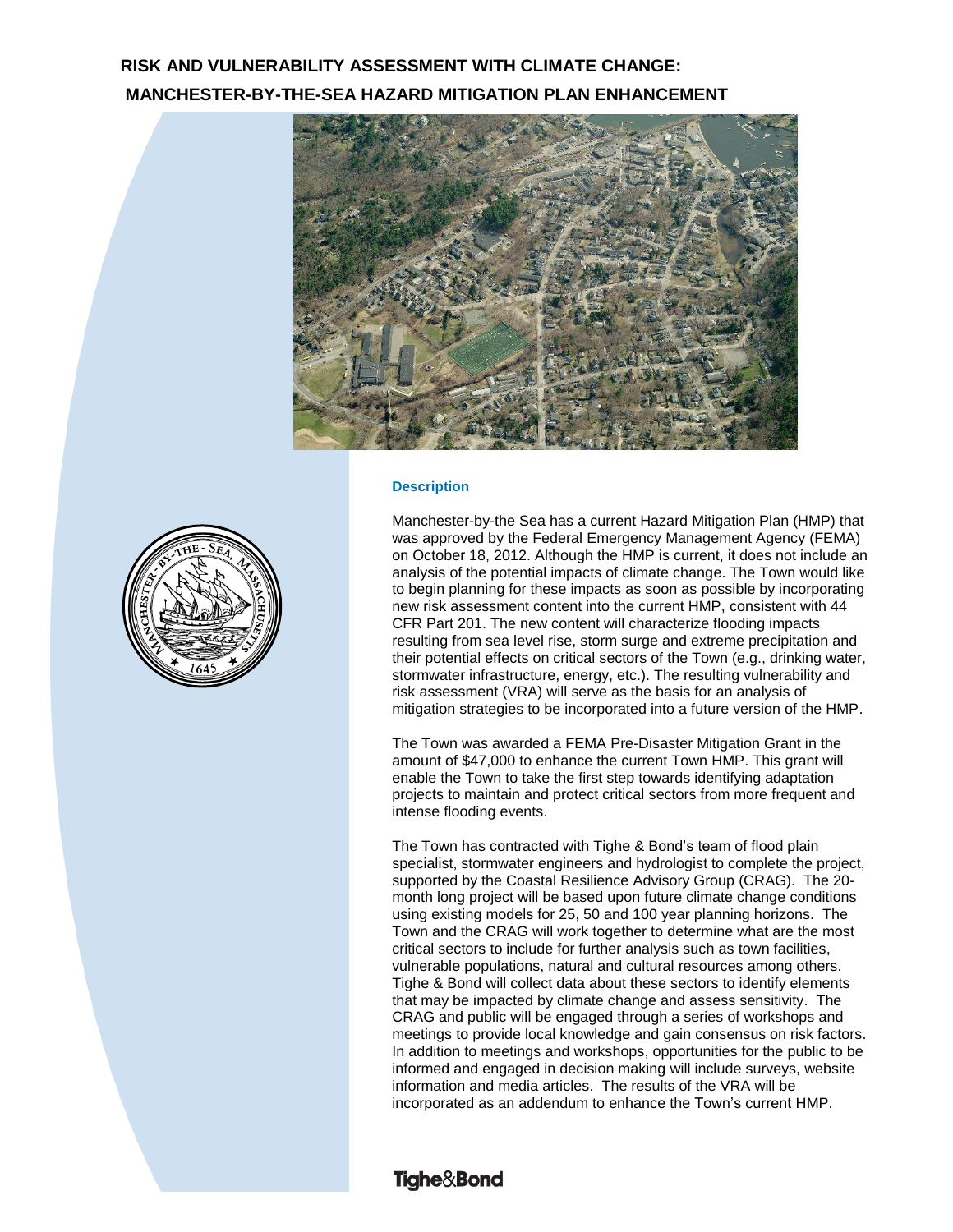#### **The Project Team & Contact Information**

## **MANCHESTER-BY-THE SEA**

**Mary Reilly** Conservation Administrator/ Project Coordinator reillym@manchester.ma.us *978-526-4397*

> **Gregory Federspiel** Town Administrator

**Coastal Resilience Advisory Group**

# Tighe&Bond

#### **PROJECT MANAGEMENT**

**David Murphy, P.E.** Principal-In-Charge

**Gabrielle Belfit** Project Manager GCBelfit@tighebond.com *508-564-*

*7285*

## **KEY PERSONNEL CONTACT INFO**

**Janet "Jennie" Moonan, Engineer Site Assessment** JSMoonan@tighebond.com *508-471-9631* 

**Joe Canas, P.E., LEED AP, CFM** Flood Plain Specialist JACanas@tighebond.com *203-712-1109* 

**Joseph Persechino, P.E., LEEP AP** Site / Civil and Stormwater JMPersechino@tighebond.com *603-433-8818*

## **TECHNICAL ASSISTANTS**

**Ryan Kymetz,** Climate Characterization and Risk Assessment

**Maggie Hernandez,** Data Collection and Sector Analysis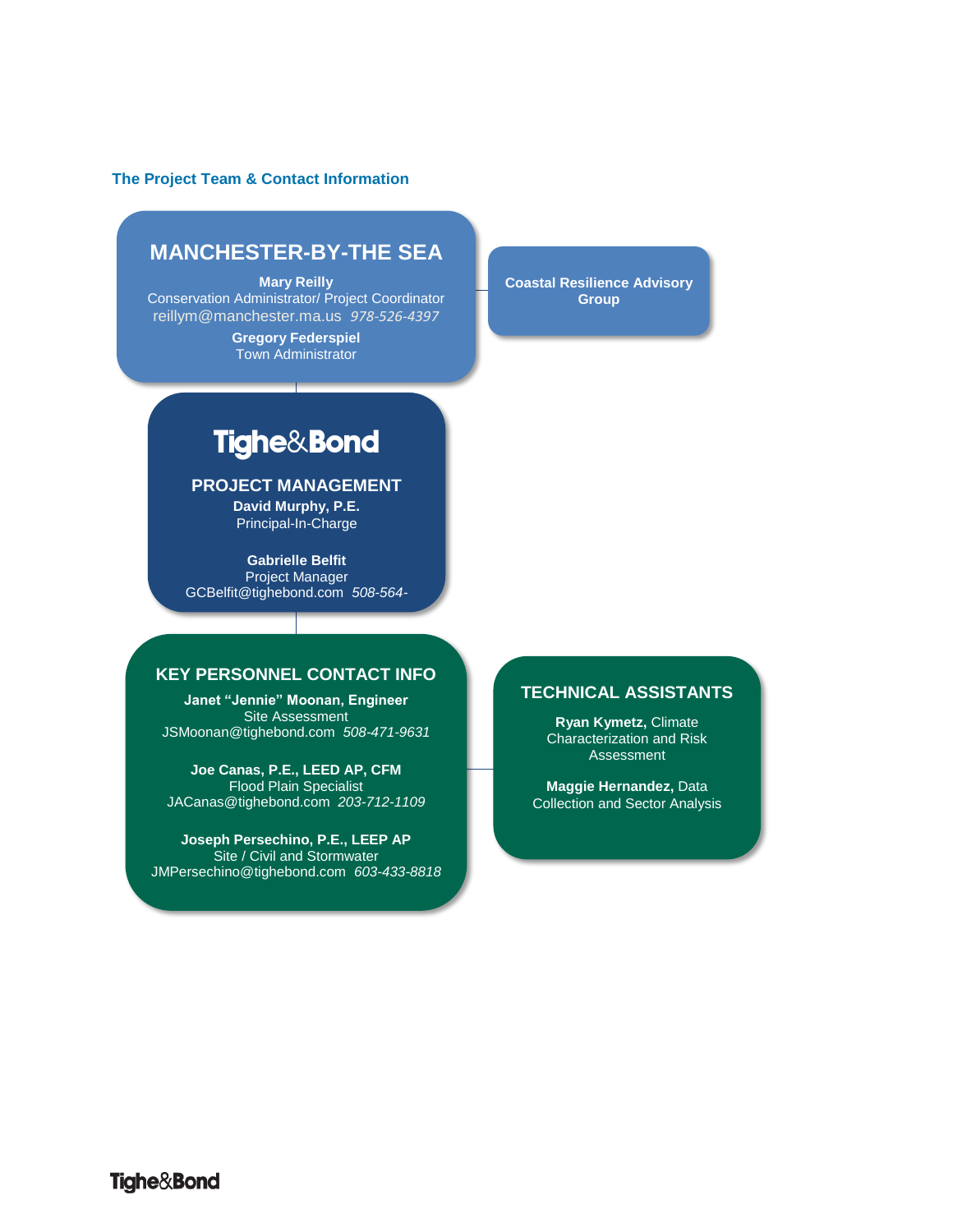## **Grant Tasks, Desciption and Deliverables**

|                | <b>Task</b>                                                      | <b>Description</b>                                                                                                                                                                                                                                                                                                                                                                                                                | <b>Deliverable</b>                                                                                                                                                                                        | <b>Deliverable</b><br><b>Due Date</b> |  |  |
|----------------|------------------------------------------------------------------|-----------------------------------------------------------------------------------------------------------------------------------------------------------------------------------------------------------------------------------------------------------------------------------------------------------------------------------------------------------------------------------------------------------------------------------|-----------------------------------------------------------------------------------------------------------------------------------------------------------------------------------------------------------|---------------------------------------|--|--|
| 1              | Public<br>Engagement and<br><b>Planning Process</b>              | Hold public meetings and workshops,<br>provide content for public surveys,<br>communicate project updates to the<br>public through newspaper articles,<br>mailings and website communications,<br>and document the planning process,<br>including regular summary reports and the<br>addendum to the Hazard Mitigation Plan                                                                                                       | Meeting summaries,<br>workshop materials,<br>content for media<br>communications, progress<br>reports on plan<br>development and<br>stakeholder process                                                   | Ongoing<br>through the<br>Grant       |  |  |
| $\overline{2}$ | Characterize<br><b>Future Climate</b><br><b>Change Scenarios</b> | Identify critical sectors that will be<br>included in the Risk/Vulnerability<br>Assessment, evaluate up to five global<br>models for predicting sea level rise, storm<br>surge and extreme precipitation events<br>and existing localized projections,<br>complete impact analysis on selector<br>sectors, prepare a technical memo that<br>summarizes potential climate change<br>impacts to identified sectors in<br>Manchester | Summary of identified<br>sectors and components,<br>summary matrix of five<br>models with evaluation<br>parameters, and technical<br>memo on potential climate<br>change impacts to identified<br>sectors | September<br>30, 2015                 |  |  |
| $\overline{3}$ | Vulnerability and<br><b>Risk Assessment</b>                      | Collect available data on existing<br>conditions and operations of each of the<br>critical sectors, create a Vulnerability/ Risk<br>Assessment (VRA) analysis to include a<br>systematic analysis of the impact of sea-<br>level rise, storm surge and extreme<br>precipitation, capture results in a matrix,<br>GIS Maps and graphic visualizations and<br>prepare VRA                                                           | Matrix showing sector<br>specific results of the<br>Vulnerability and Risk<br>Assessment, map and<br>Graphics with results of<br>the analysis, draft, final<br>draft, and final VRA                       | August 30,<br>2016                    |  |  |
| 4              | <b>Update Hazard</b><br><b>Mitigation Plan</b>                   | Update the existing Hazard Mitigation<br>Plan                                                                                                                                                                                                                                                                                                                                                                                     | Draft, Final Draft, and final<br><b>Enhanced Mitigation Plan</b>                                                                                                                                          | December<br>30, 2016                  |  |  |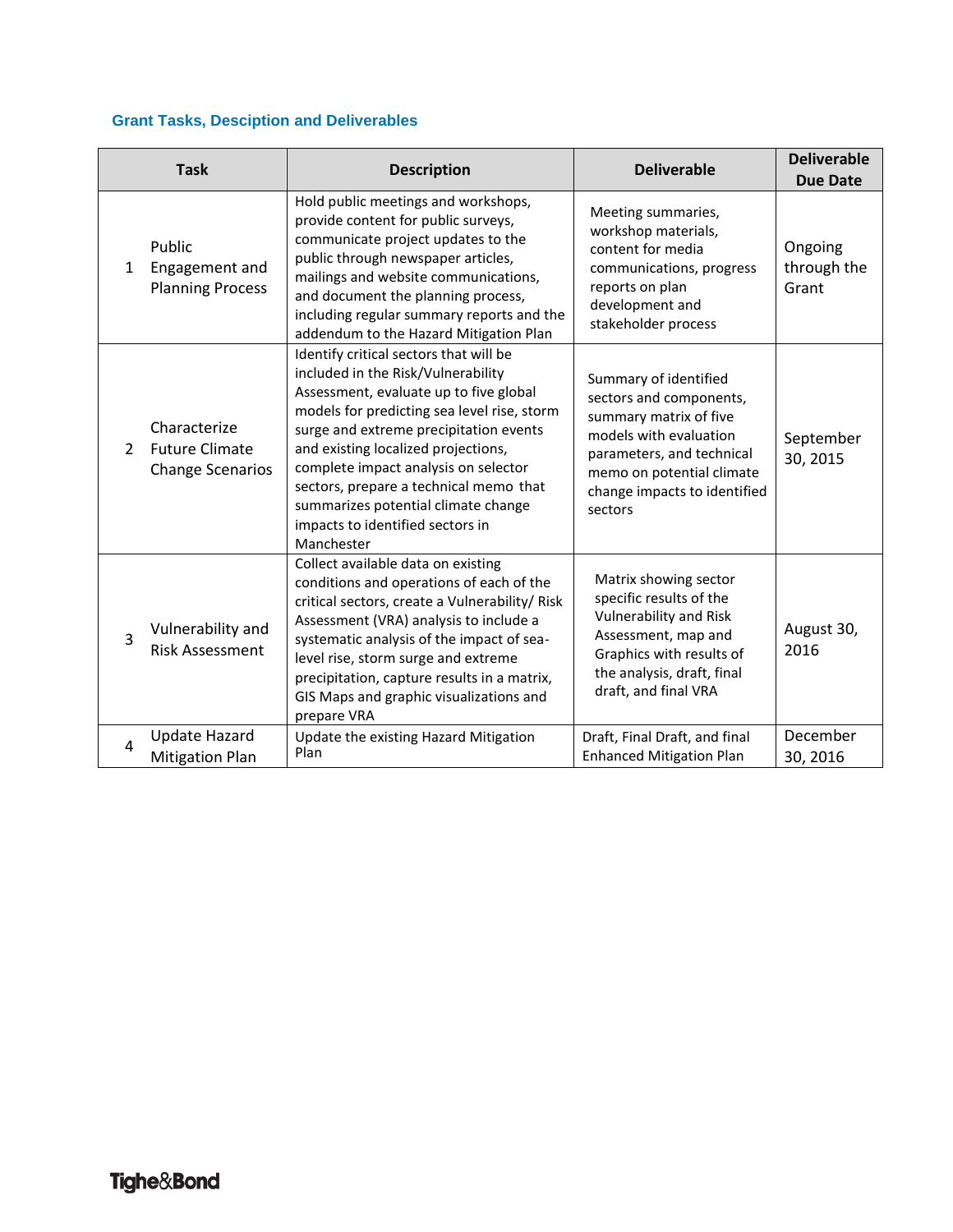#### **Concurrent Grant Projects**

Manchester-by-the-Sea has undertaken numerous studies and planning efforts in recent years to address the impacts of flooding, including hydrologic evaluations of portions of the Sawmill Brook, visual assessment of the Brook conditions, and inspections of the tidal dam, emergency culvert repairs, and GIS flood zone expansion mapping. There are also multiple cononcurrent or pending projects that overlap with this grant including:

- A current CZM Coastal Pollution Remediation grant for downtown improvements;
- A current CZM Coastal Resilience Grant for Sawmill Brook Culvert and Green Infrastructure Analysis; and
- A potential Massachusetts Environmental Trust grant for tide gate management and a sedimentation survey of Sawmill Brook

The FEMA Hazard Mitigation Plan Enhancement project will benefit from information generated by the concurrent grants.

#### **Combined Grant Meeting Schedule for CRAG, Town Staff, Stream Team and Public Forums**

| <b>DATE</b>   | <b>CZM</b>          | <b>FEMA</b>         | <b>MET</b>        |
|---------------|---------------------|---------------------|-------------------|
| <b>Feb-15</b> | <b>CRAG-Kickoff</b> |                     |                   |
| Apr-15        | Public Forum #1     |                     |                   |
| <b>May-15</b> | <b>Town Staff</b>   |                     |                   |
| <b>May-15</b> | <b>Stream Team</b>  | <b>CRAG-Kickoff</b> |                   |
| <b>Jul-15</b> | <b>DMR</b>          | CRAG <sup>*</sup>   | CRAG <sup>*</sup> |
| <b>Oct-15</b> | <b>Town Staff</b>   | CRAG*               | CRAG <sup>*</sup> |
| <b>Dec-15</b> | $CRAG*$             |                     | $CRAG*$           |
| <b>Jan-16</b> | <b>Town Staff</b>   |                     |                   |
| <b>Jan-16</b> | Public Forum #2     | Public Forum #2     | Public Forum #2   |
| Apr-16        |                     | <b>CRAG</b>         |                   |
| <b>May-16</b> | Public Forum #3     |                     |                   |
| <b>Jul-16</b> |                     | <b>CRAG</b>         |                   |
| <b>Sep-16</b> |                     | Public Forum #4     |                   |
| <b>Oct-16</b> |                     | <b>CRAG</b>         |                   |

**\***Meetings that are highlighted in blue will have combined grant agendas.